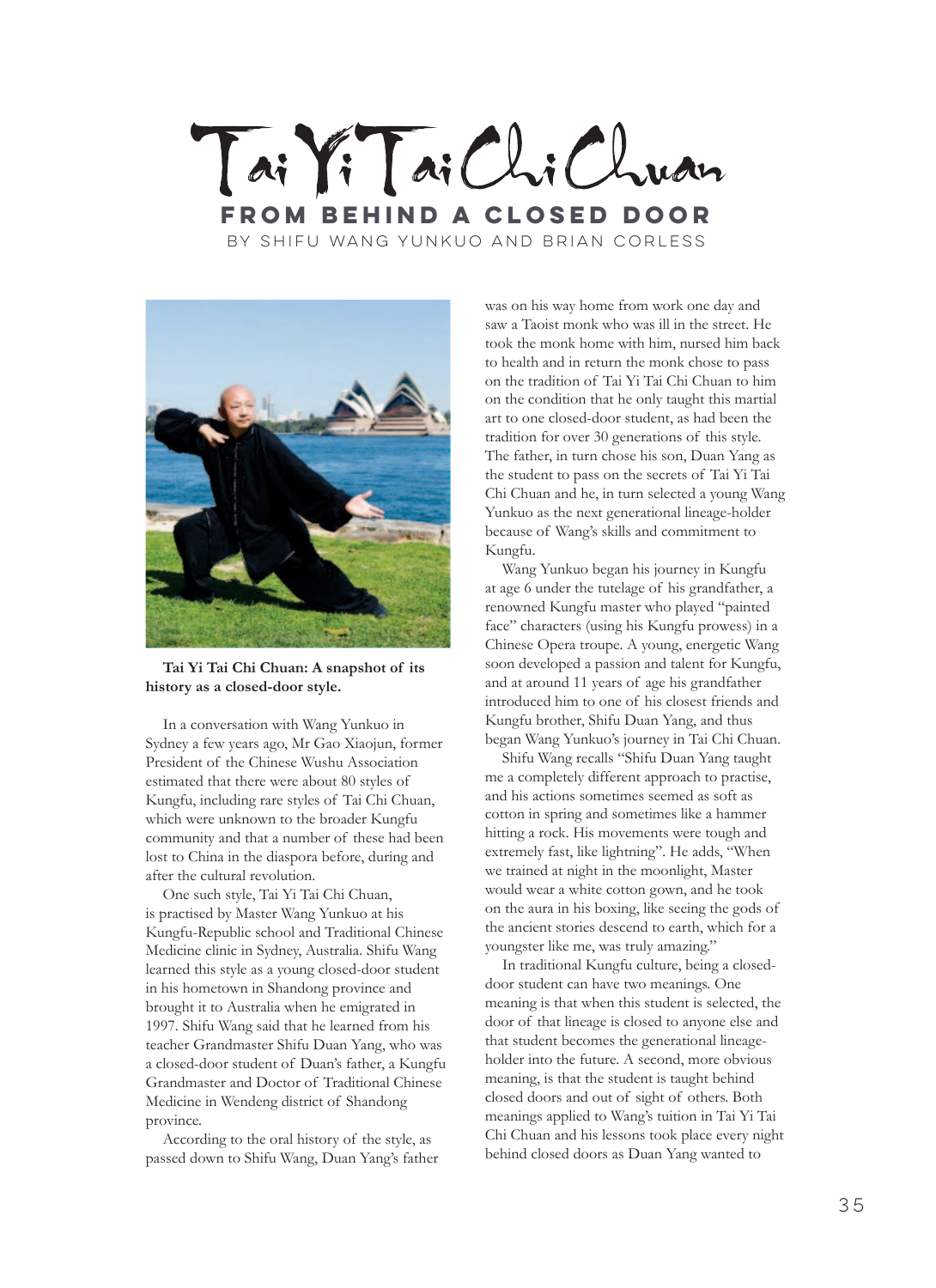

protect the secret of this art from others. Shifu Wang was told not to perform this martial art in public or show it to anyone else, including his Kungfu training brothers, until he was at least 50 years old, and after turning 50 he began teaching Tai Yi Tai Chi Chuan to students in his school in Sydney. As there is no single student to carry on the tradition in his school, Shifu Wang, now 60 years old, does not want his style lost to antiquity and has opened up his teaching to the broader Tai Chi community.

Wang Yunkuo is also a 6th generational lineage-holder of Seven Star Praying Mantis from Shifu Chen Dejing (陈德敬师父螳螂拳), the 5th generational teacher, and from Laoshi Liuxue Hai (螳螂拳师爷名叫刘学海) the 4th generational teacher of this famous Shandong style. Shifu Wang remembers Shifu Duan Yang as a highly skilled martial artist who also excelled at Praying Mantis Kungfu and Changquan and even when he was over 70 years of age he could still train in Tai Chi Ball using a 15kg ball.

Shifu Wang clearly recalls seeing an incident where one of his older Kungfu training brothers secretly arranged for an Eagle-style Kungfu master to challenge Shifu Duan Yang to test Shifu's skills. Duan Yang learned of this and was angry that the brother had arranged this test behind his back, and agreed to meet the challenger, but before the challenger could lay

a hand on him, Duan Yang grabbed him in the abdomen, near his liver, and the challenger fell to the ground vomiting. Shifu Duan Yang revived the challenger by having him "drink a mixture of cigarette ash and water" and the challenger was amazingly revived and left.

Afterwards Duan Yang was still very angry with the training brother and said to him: "If you want to know my abilities, I'll teach you right now". With that, he placed his hand over the brother's scalp, as if gently grabbing the rim of his head with his fingers and applied what seemed like only a little downward pressure for a few seconds, and then told the brother to go and not come back. Shifu Wang saw the training brother the next day and could see that the brother's neck and spinal area was severely bruised and discoloured from his Shifu's touch. Duan Yang agreed to help treat the injuries but would not take the brother back as a student again. To this day, Shifu Wang, who has trained in both Western and Eastern medicine, does not understand, nor can he explain the power of what he saw, nor how a touch on the scalp left such visible bruising on the brother's neck and spine. Shifu Wang said that at the time, he was too scared to ask his Shifu how he did this, for fear of also making him angry.

 Of course, this style was not always known as Tai Yi Tai Chi Chuan, and even the term Tai Chi Chuan is relatively recent in Kungfu nomenclature. According to its oral history, the traditional name of Shifu Wang's style was Huà Yuán (画圆) or in English, "drawing a circle" because of its focus on the internal cultivation and expression of qi according to Taoist principles. An example of this is in the opening movement of the Tai Yi Tai Chi Chuan form where the focus is on qi sinking in the dantian and the separation of qi into yin-yang components allowing "rising energy" to move towards the crown of the head and "falling energy" to move towards the feet, with the spinal column (阴阳柱) experiencing qi as if drawing a "bowed instrument".

Shifu Duan Yang identified this style as a form of Tai Chi Chuan after seeing a performance of another (government-approved) style of Tai Chi Chuan and by identifying the principles and tenets of both as being the same. More recently, Professor Jiang Bailong of Wuhan Sports University, an eminent figure in Chinese martial arts, observed Shifu Wang's performance of Tai Yi Tai Chi Chuan and complimented him on his high level of Tai Chi Chuan skills.

Shifu Wang says "….my master told me that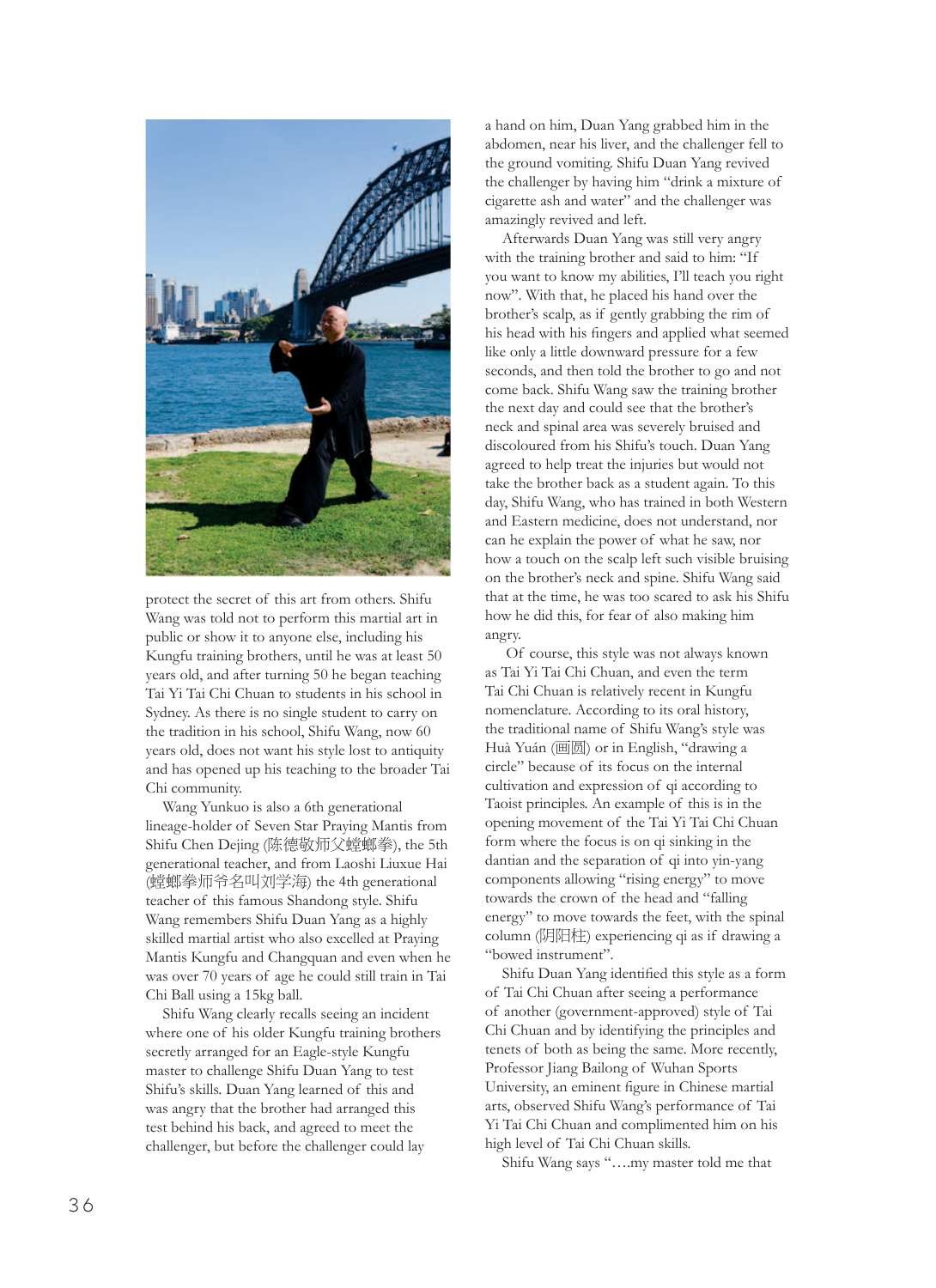

this style was taught over 30 generations and that there was only one student chosen each generation to carry on this style in secret." However, much of its history is lost in the oral tradition of closed-door teaching and from his recollections of conversations with his Shifu and from his own research, Shifu Wang believes that this style has its ancestry in the Taoist tradition from writings in the I-Ching (易經), Yin-Yang (陰 陽) theory, Bagua (八卦), Wu Xing (五行), Hetu (河圖) and Luoshu (洛書) charts. Interestingly, Shifu Wang says "I can tell you 100% though, that my master told me that his style of Tai Chi Chuan did not originate from the Chinese government recognised styles such as Chen, Yang, Wu, Sun or others", which suggests a separate, parallel history to the other more common styles of Tai Chi Chuan that we see today.

## **Tai Yi Tai Chi Ball: Training for martial arts and better health.**

An important part of training in Tai Yi Tai Chi Chuan is the use of a ball which has also been a traditional training method in other Chinese martial arts throughout history. As part of the Taoist tradition, and originally known as "揉圆 功", "团圆功", "揉球功" (English transl. 'rub or kneading circle work' or 'rub ball work'), these Tai Chi Ball exercises became popular training drills for Tai Chi Chuan and were often taught in secret to advanced level students who had attained a high degree of competency. This highlevel training also applies to other Kungfu skills and when added to other Tai Chi Chuan training exercises such as Tui Shou, Sanda (Sanshou) and Chin Na drills, yields excellent results.

Shifu Wang says that Tai Yi Tai Chi Ball exercises and forms are based on ancient Chinese philosophy and Yin-Yang (陰陽) theory, where "…holding a ball in both hands and using the

waist as hub, while tracing the steps of the Bagua (八卦) reflects the ancient Chinese concepts of holding the universe in your hands".

According to oral history, Tai Yi Tai Chi Ball exercises are said to have developed in China in the Song dynasty (960-1279) by Taoist monks who practised techniques to promote longevity and better health. Shifu Duan Yang was a skilled practitioner of Tai Chi Ball and made it an integral part of his Tai Chi Chuan training. Shifu Wang recalls seeing a 30kg metal ball in his Shifu's home which his

Shifu used for training when he was younger. As he aged, Duan Yang continued to train in Tai Chi Ball into his eighties using a lighter clay or pig's bladder ball filled with soybeans which was easier and less strenuous for him.

In traditional Taoist Tai Chi Ball training there are two main types of training methods: yin and yang training. In Tai Chi Ball practise, yin training uses a light ball with slow movements, whereas yang methods use a heavier ball with fast movements using force, including throwing and catching the ball. In ancient times, male practitioners of Tai Chi ball mainly used yang training methods involving applications of force, whereas female practitioners used yin training methods often with an inflated pig's bladder which was tied at each end and allowed slow soft movements with the 'ball', that required more use of the dantian. Male practitioners traditionally used a clay ball that was hollow and often filled with soybeans to add weight and enhance force

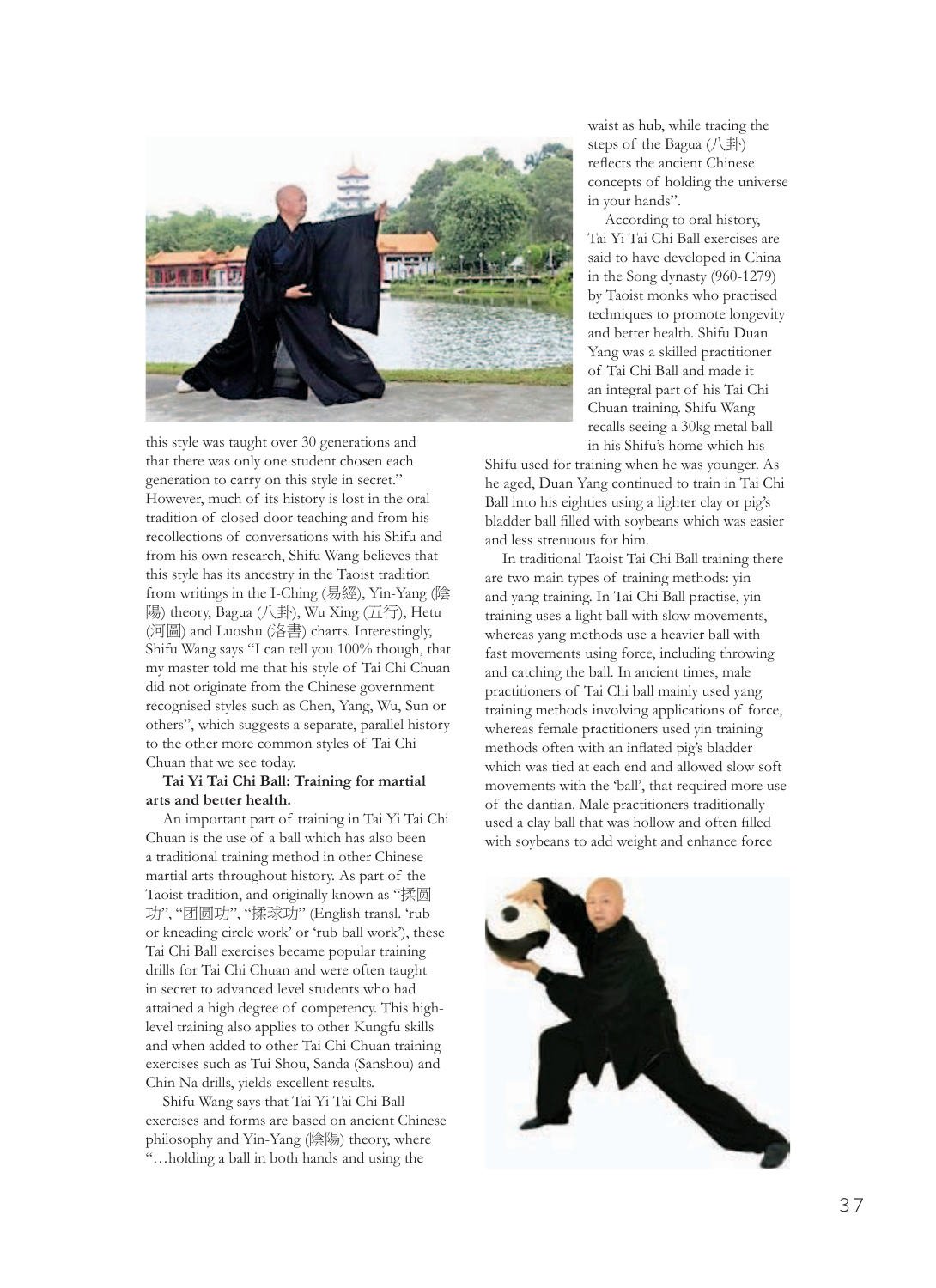

generation. Often the soybeans would fall out of the ball onto the floor which made training more difficult as students needed to have a lower posture, stronger legs and upper body and better grip to train on the slippery floor, thus enhancing their skills. Other training balls have included metal, stone and wooden balls.

In history, Tai Chi Ball training was a more advanced training method for advanced students who already knew the Tai Chi Chuan forms and were ready to have a deeper level of understanding of qi and its applications in the training forms. For the Tai Chi Chuan enthusiast, Tai Chi Ball techniques are valuable in deepening an understanding of qi and applying the eight methods of Tai Chi Chuan, viz.: pĕng, lǚ, jĭ, àn, căi, liè, zhŏu, and kào. Shifu Wang says that Tai Yi Tai Chi Ball exercises are also for self-defence and martial arts applications, "…they are not just to make the body stronger and develop *qi*, but to develop techniques for self-defence applications". For example, "…the way that you hold a Tai Chi Ball in the hands should be the way that you hold your hands and body when dealing with an attacking opponent". It is a technique for fighting, not just for better health. Shifu Wang is proficient in Chin Na, having been a self-defence instructor in the Chinese Army for 10 years, and says that Tai Chi Ball is a great training exercise for Chin Na techniques.

Nowadays, anyone can learn Tai Chi Ball and there are many good demonstrations that you can see, but according to Shifu Wang, many people want to learn Tai Chi Chuan quickly without understanding the deeper level of knowledge of Tai Chi Ball training. For them, Tai Chi Ball

training may be difficult, and it is important to learn and be competent with the basic foundation exercises of Tai Chi Ball with a suitable size and weight of ball.

Shifu Wang says that in order to practise Tai Yi Tai Chi Ball, the style that he teaches, it is important to choose the right ball for you so that you engage internal energy (qi) and not rely on muscle strength alone. A ball that is too large in diameter and/or weight can cause injury and a ball that is too small will not provide a sufficient training effect. For the young, physically active exerciser a ball weighing between about 3kg (7lbs) and 10kg (22lbs) with a diameter of about 30cm (12in) (range: 28 to 32cm) is suitable. The beginner can choose a lighter ball to get used to the exercises and learn the first Tai Chi Ball form.

The size of the ball can also be determined by measuring the approximate distance between the Lower Dantien and Tangzhong acupoint so that the ball is neither too small nor too large to rotate. As a rough guide, Shifu Wang recommends that serious practise of Tai Yi Tai Chi Ball needs to happen for a minimum of six times per week beginning with about 36 to 60 repetitions of each stationery foundation exercise. He says "…when you begin to introduce footwork into your Tai Yi Tai Chi Ball practise, take nine steps back and forth initially adding an extra step after each 2 weeks of practise." Practising the Tai Yi Tai Chi Ball Form can be repeated as often as needed to complement your Tai Chi Chuan practise. Shifu says, "…in my style, my master told me that the Tai Yi Tai Chi Ball Forms must follow the principles and movements of the Tai Yi Tai Chi